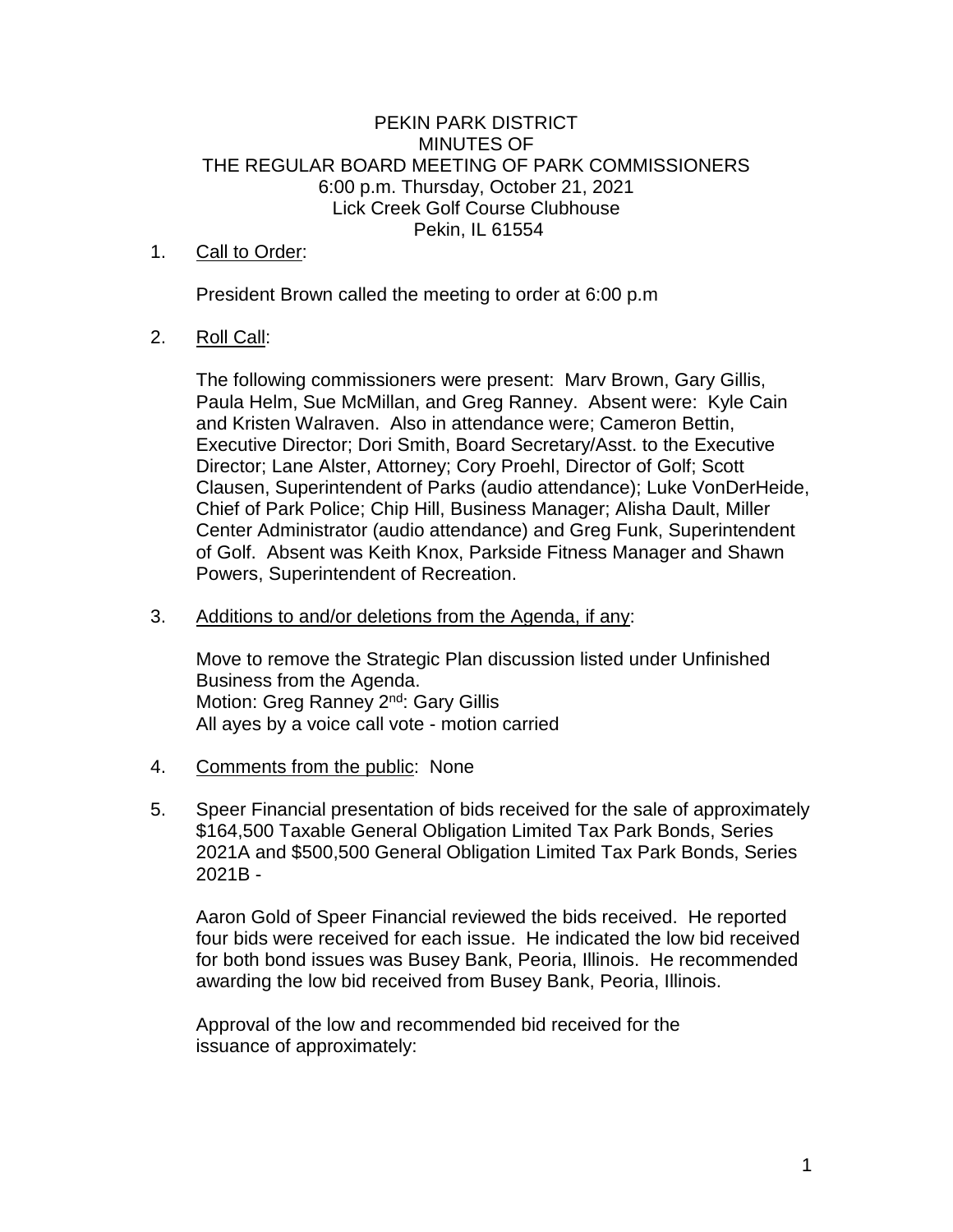1. \$164,500 Taxable General Obligation Limited Park Bonds, Series  $2021A -$ 

Move to approve the low bid received from Busey Bank, Peoria, IL at an interest rate of 0.88% at a price of \$164,500. Motion: Gary Gillis 2<sup>nd</sup>: Paula Helm All ayes by a roll call vote – motion carried

2.. \$500,500 General Obligation Limited Tax Park Bonds, Series 2021B -

Move to approve the low bid received from Busey Bank, Peoria, IL at a rate of 0.78% at an amount of \$500,500 for General Obligation Limited Tax Park Bonds, Series 2021B. Motion: Gary Gillis 2<sup>nd</sup>: Greg Ranney All ayes by a roll call vote – motion carried

Cameron Bettin stated that he, Dori Smith and Chip Hill met with Aaron Gold regarding a hypothetical \$2 mil bond issue for Lick Creek Golf Course irrigation. He noted that the park district would lose capital money and asked Aaron to explain. Aaron Gold also passed out a Hypothetical \$2M New Money Rollover Bond Financing Model (9-8-21). He explained that it would wipe out all capital funds for years and that the park district would have to offset additional costs in the General and Recreation Funds. His recommendation was that it would not be a good move for the park district. He also indicated that the first point in time for restructuring bonds would be 2027. Cameron Bettin noted that there have been several conversations with Cory Proehl and Greg Funk and they are working on a more manageable plan and will bring forward an idea at a later date.

6. Approval of Ordinance 21-3 -

Move to approve Ordinance 21-3 "An Ordinance providing for the issue of approximately \$164,500 Taxable General Obligation Limited Tax Park Bonds, Series 2021A,and approximately \$500,500 General Obligation Limited Tax Park Bonds, Series 2021B, for the payment of land condemned or purchased for parks, for the building, maintaining, improving and protecting of the same and the existing land and facilities of the Park District, to provide the revenue source for the payment of certain outstanding alternate bonds of the Park District and for the payment of the expenses incident thereto, providing for the levy of a direct annual tax to pay the principal and interest on said bonds, and authorizing the sale of said bonds the purchaser thereof".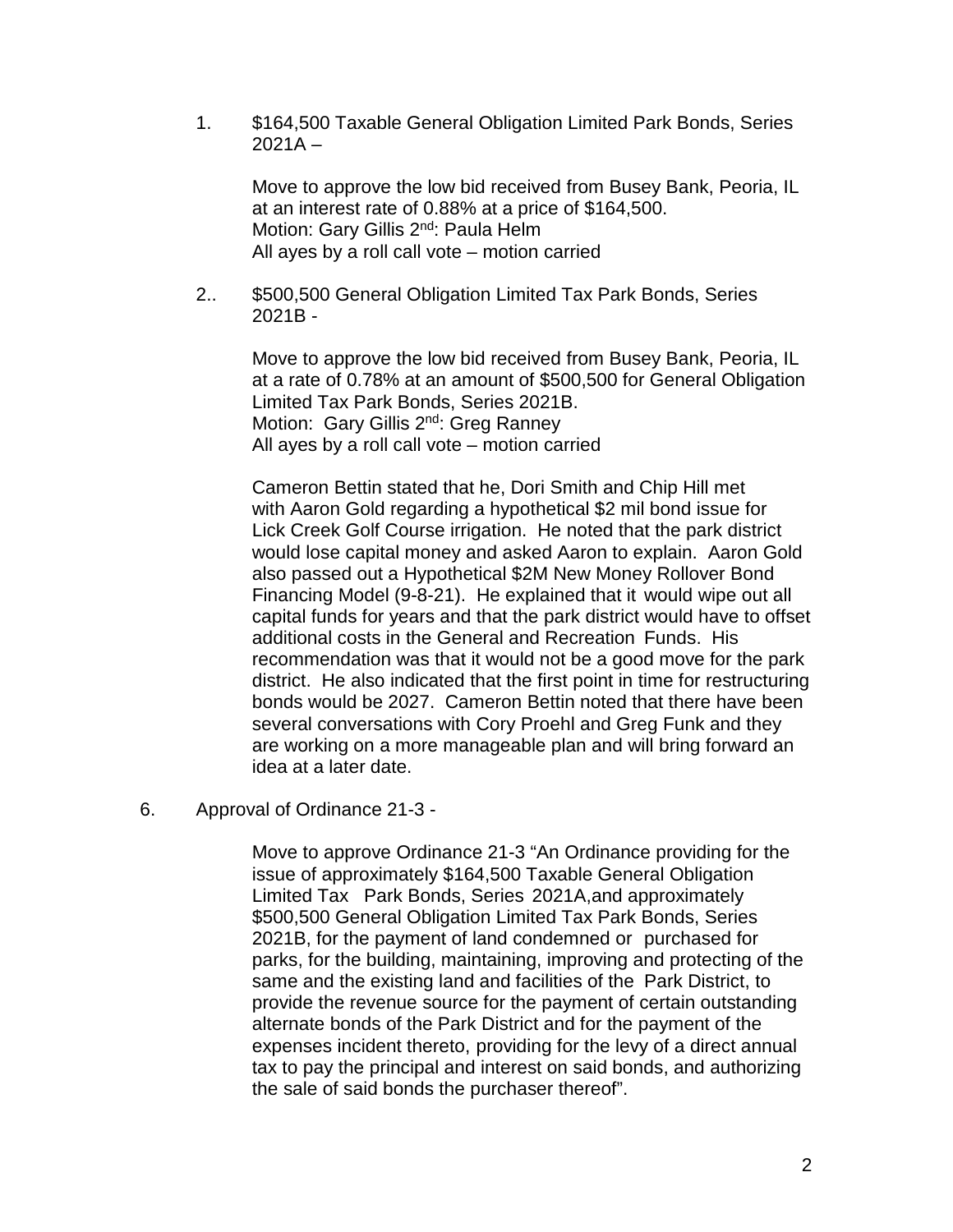Motion: Gary Gillis 2<sup>nd</sup>: Sue McMillan All ayes by a roll call vote – motion carried

- 7. Consent Agenda and Approval of the same:
	- A. Approval of Regular Meeting Minutes of September 23, 2021 and October 7, 2021.

Approval of the bills and payroll for 10/05/21 thru 10/18/21 in the amount of \$469,455.78

- B. Approval of bills to be paid 10/22/21 in the amount of \$36,344.58
- C. Approval of the September 2021 Treasurer's Report.

Move to approve the Consent Agenda as presented, but removing approval of the October 7, 2021 Minutes. Motion: Gary Gillis 2<sup>nd</sup>: Paula Helm All ayes by a voice call vote – motion carried

. Motion to pass the items of business listed in the Consent Agenda:

Move to pass the business items in the Consent Agenda by omnibus vote Motion: Paula Helm 2nd: Gary Gillis All ayes by a roll call vote – motion carried.

8. Executive Director's Report:

Cameron Bettin reported the following:

- He attended a prebid meeting last week for the Mineral Springs Park restroom renovation. Work is scheduled to begin October 25<sup>th</sup> for the Royal Avenue restroom sidewalk and Pavilion patio. He hopes the project will be completed this year.
- He met with Keith Campbell of PCSA. PCSA will be back using the LRB November 1st.
- He received news regarding the BC/BS insurance renewal that is effective January 1<sup>st</sup>. We have been quoted a 7.08% decrease in premiums.
- He thanked Cory Proehl for hosting the meeting at Lick Creek Golf Course Clubhouse.
- 9. Staff Reports: None
- 10. IRVSRA Report: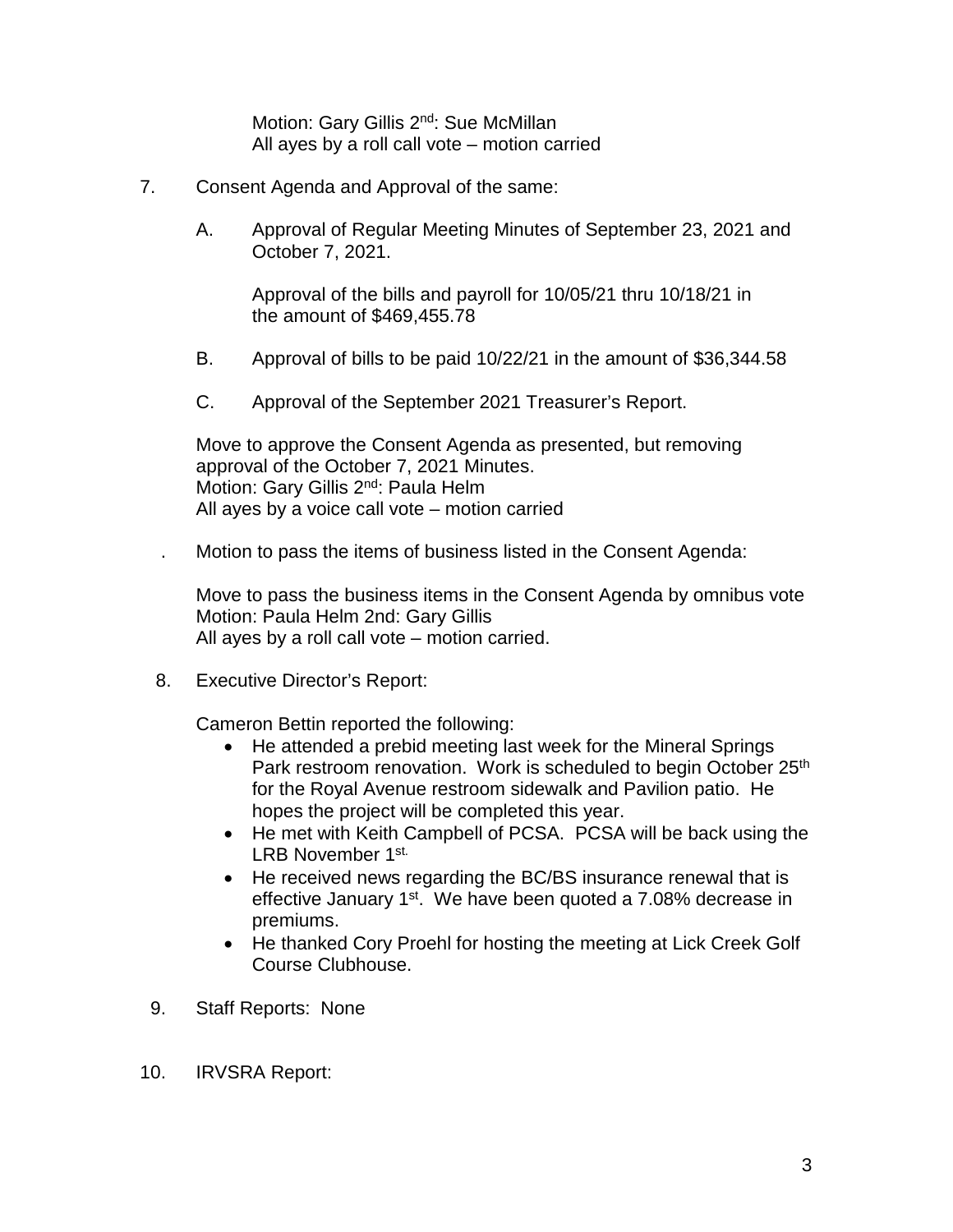Commissioner Ranney reported the following:

He noted that Casey Smith reported things are going fairly well in numbers. They have several going to State for the Special Olympics. They spent time on costs & fees that are charged compared to other SRA's. He noted some charge a 50% markup for out of district participants and some higher than 50%. Casey and staff feel our SRA has a lot to offer but not sure how much fees should be increased – 75 are out of district. The fall brochure is out. Most programming is still on hold due to Covid. We have individuals competing in volleyball, bowling, and flag football for Special Olympics. The Marigold Festival sand volleyball fundraiser had 11 teams and normally there are 20-22. We are still selling ducks for our digital duck race fundraiser. Grand prize is a 65" television. Rental Revenue is up - \$3,977.50. We are starting to see an increase in participants. Numbers are at 219 and we were at 266 pre-covid. Goals noted for the year are as follows: purchase 80 new chairs and a cart for tables and chair storage, bring back the sports banquet, have a golf team, increase days for the Friday "hang out" program, live band fundraiser December 11<sup>th</sup> at 1<sup>st</sup> Baptist Church, and continue with magnet fishing. It was also noted that Fondulac Park District will increase their contribution \$2,500 per year to 2025 and then will pay \$85,000 annually.

11. Pekin Park Foundation Report:

Commissioner Gillis reported Pekin Park Foundation met at 4 pm Monday, October 18. After approval of September Minutes and October Treasurer's Report and approval of bills, single topic of discussion was looking at options for change of Foundation logo and editing of website copy. The board undertook a lengthy brainstorming session with Beth Geier of McDaniels Marketing. After much discussion, it is believed that we created a good framework for her to build upon. She will bring additional ideas and options to consider at our next meeting. Also, the Harmon Family was very appreciative that the park has offered to plant a tree in memory of long-time Commissioner Bill Harmon. They will consider possible sites and respond to Commissioner Gillis with their possible choices.

- 12. Commissioner Comments: None
- 13. Unfinished Business:
	- 1. Strategic Plan discussion Item removed from Agenda
- 14. New Business: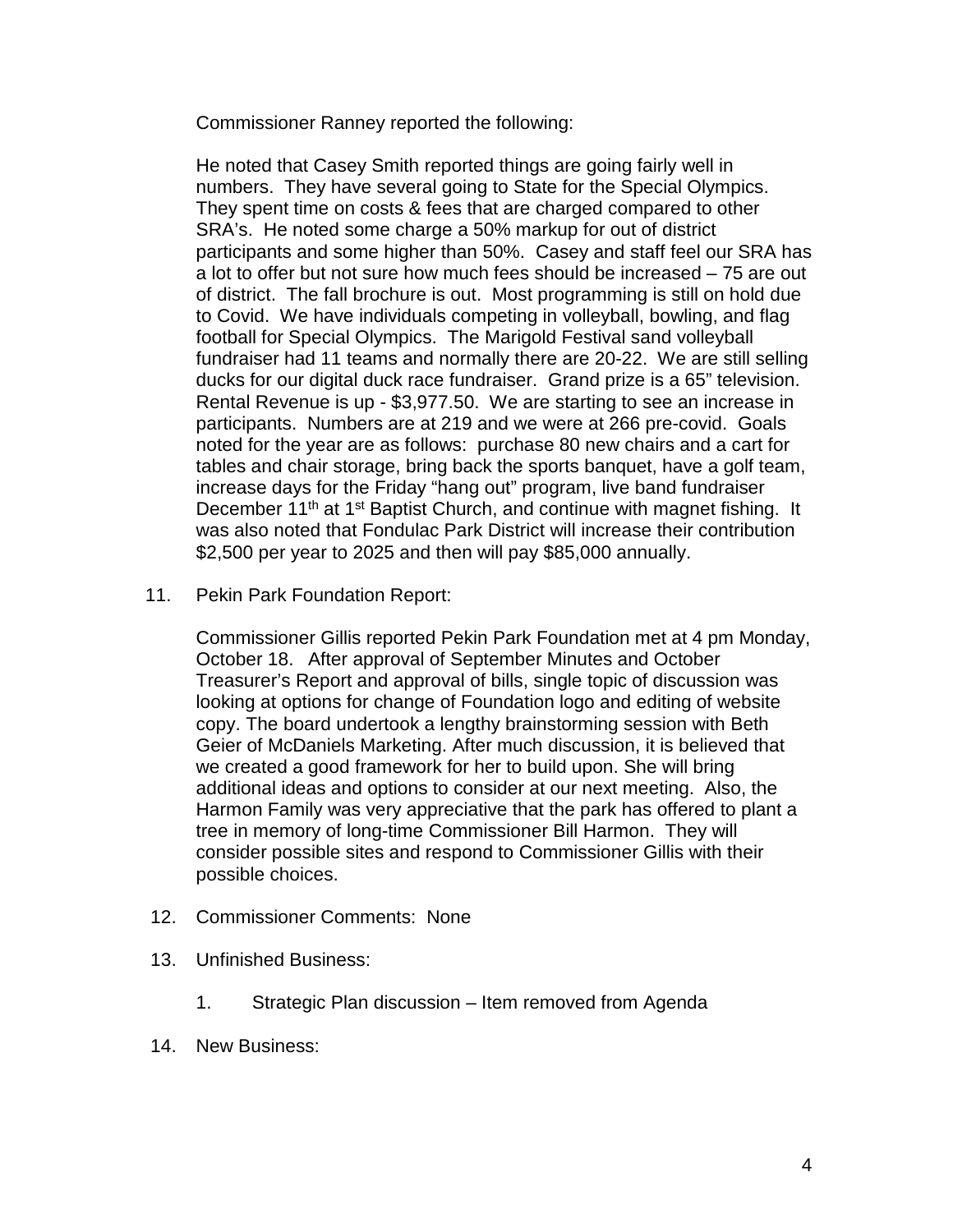1. Approval of a 60-month Lease with Toro for equipment for Parkview and Lick Creek Golf Courses –

Cameron Bettin noted that in the 2022 budget Equipment R & M has been reduced due to the new equipment. He also noted that Greg Funk had received an updated lease payment that has been reduced. Move to approve a 60-month Lease with Toro for equipment for

Parkview and Lick Creek Golf Courses with a monthly payment of \$17,293.81.

Motion: Gary Gillis 2<sup>nd</sup>: Greg Ranney All ayes by a roll call vote – motion carried

2. Approval of the bids received for the purchase of pesticides for Parkview and Lick Creek Golf Courses, Mineral Springs Park, and Pekin Sports Complex -

Greg Funk, Superintendent of Golf reviewed the bids received. He noted that the purchase of pesticides was done annually at this time to take advantage of rebates offered. He reviewed his memo sent as his recommendation on bid award.

Move to approve the bids received from Winfield United in the amount of \$97,669.50, from VanDiest in the amount of \$3,195.00, and from Helena in the amount of \$3,742.50 for the purchase of Syngenta Products for Parkview and Lick Creek Golf Courses, Mineral Springs Park and Pekin Sports Complex. Motion: Gary Gillis 2<sup>nd</sup>: Greg Ranney All ayes by a roll call vote – motion carried

Move to approve the bids received from Site One in the amount of \$8,270.00 for the purchase of Bayer Products for Parkview and Lick Creek Golf Course, Mineral Springs Park and Pekin Sports Complex. Motion: Gary Gillis 2<sup>nd</sup>: Greg Ranney All ayes by a roll call vote – motion carried

3. Discussion and approval of playground equipment for Kiwanis Park North and Southside Business Association Park –

Cameron Bettin noted that in February of 2021 surveys were sent to residents in the areas of Kiwanis Park North and Southside Business Association Park. He also noted that for the last several years Gametime has offered a Grant Program. He indicated that if we spend \$150,000 we would gain \$75,000. SSBA park is smaller with several other parks in the area and \$50,000 would be spent on